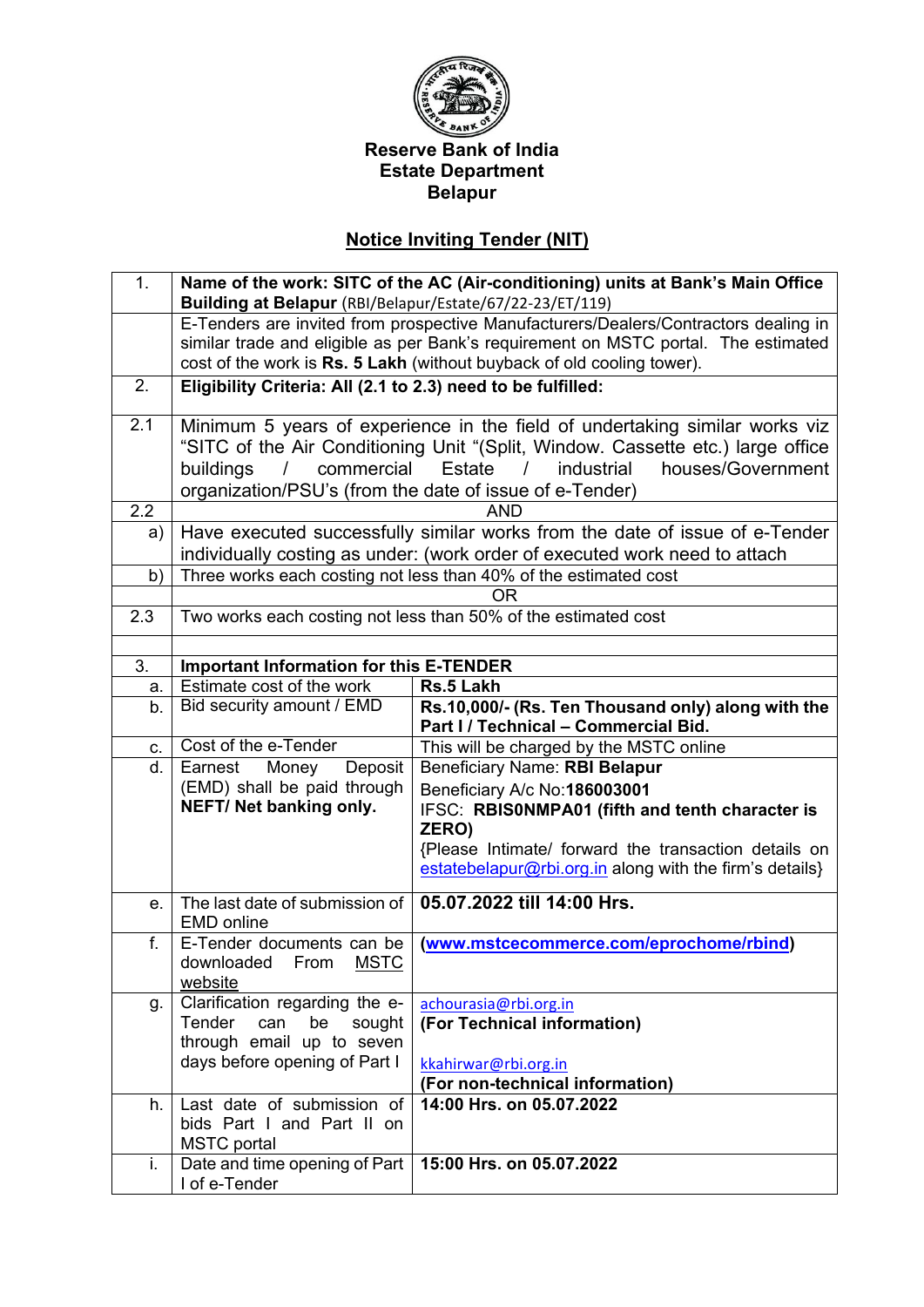

| j.       | Date and time opening of Part<br>II of e-Tender                              | Will be intimate separately through email                                                                                                                                                                                                                                                                                                                                                                                                                                                                                             |
|----------|------------------------------------------------------------------------------|---------------------------------------------------------------------------------------------------------------------------------------------------------------------------------------------------------------------------------------------------------------------------------------------------------------------------------------------------------------------------------------------------------------------------------------------------------------------------------------------------------------------------------------|
| k.       | <b>Commencement Date</b>                                                     | From the date of issue of work order                                                                                                                                                                                                                                                                                                                                                                                                                                                                                                  |
| I.       | Completion period                                                            | 45 Days from the date of issue of work order                                                                                                                                                                                                                                                                                                                                                                                                                                                                                          |
| m.<br>n. | Payment condition<br><b>Security Deposit</b>                                 | The following terms of payment shall be applicable to<br>this contract:<br>• 60% of the quoted rate pro-rata against delivery<br>of materials after checking at site. (Minimum<br>Interim bill value Rs.10 Lakh)<br>30% of quoted rate after completion of work as per<br>tender condition.<br>10% of the quoted rate on completion of and<br>handing over the system and submitting the<br>Performance Bank Guarantee (PBG format is<br>attached) of similar amount i. e. valid for 1<br>years. If firm does not submit PBG than the |
|          |                                                                              | same amount will be hold for one year.<br>EMD amount will also be released after<br>completion of the work.<br>All bill is liable to deduction of Taxes as per the<br>latest guidelines.                                                                                                                                                                                                                                                                                                                                              |
| О.       | <b>Liquidated Damages (penalty</b><br>for not completion of work on<br>time) | 0.25% per week subject to maximum $@$ 10% of<br>contract amount/work order amount (Clause 3.31)                                                                                                                                                                                                                                                                                                                                                                                                                                       |
| p.       | Validity of e-Tender                                                         | 90 days from the date of opening of Part I                                                                                                                                                                                                                                                                                                                                                                                                                                                                                            |
| q.       | All disputes arising shall be<br>subject to the jurisdiction                 | Belapur, Navi Mumbai.                                                                                                                                                                                                                                                                                                                                                                                                                                                                                                                 |
| r.       | Address of office                                                            | The Chief General Manager, Reserve Bank of India,<br>Plot no.3, Sector 10, H.H. Nirmaladevi Marg, Estate<br>Department, Belapur - 400614                                                                                                                                                                                                                                                                                                                                                                                              |
| $S_{-}$  | Contact officer of RBI<br>in<br>connection with this TENDER                  | Shri Ashish Chourasia (AM-Electrical), 8239999157,<br>Email: achourasia@rbi.org.in                                                                                                                                                                                                                                                                                                                                                                                                                                                    |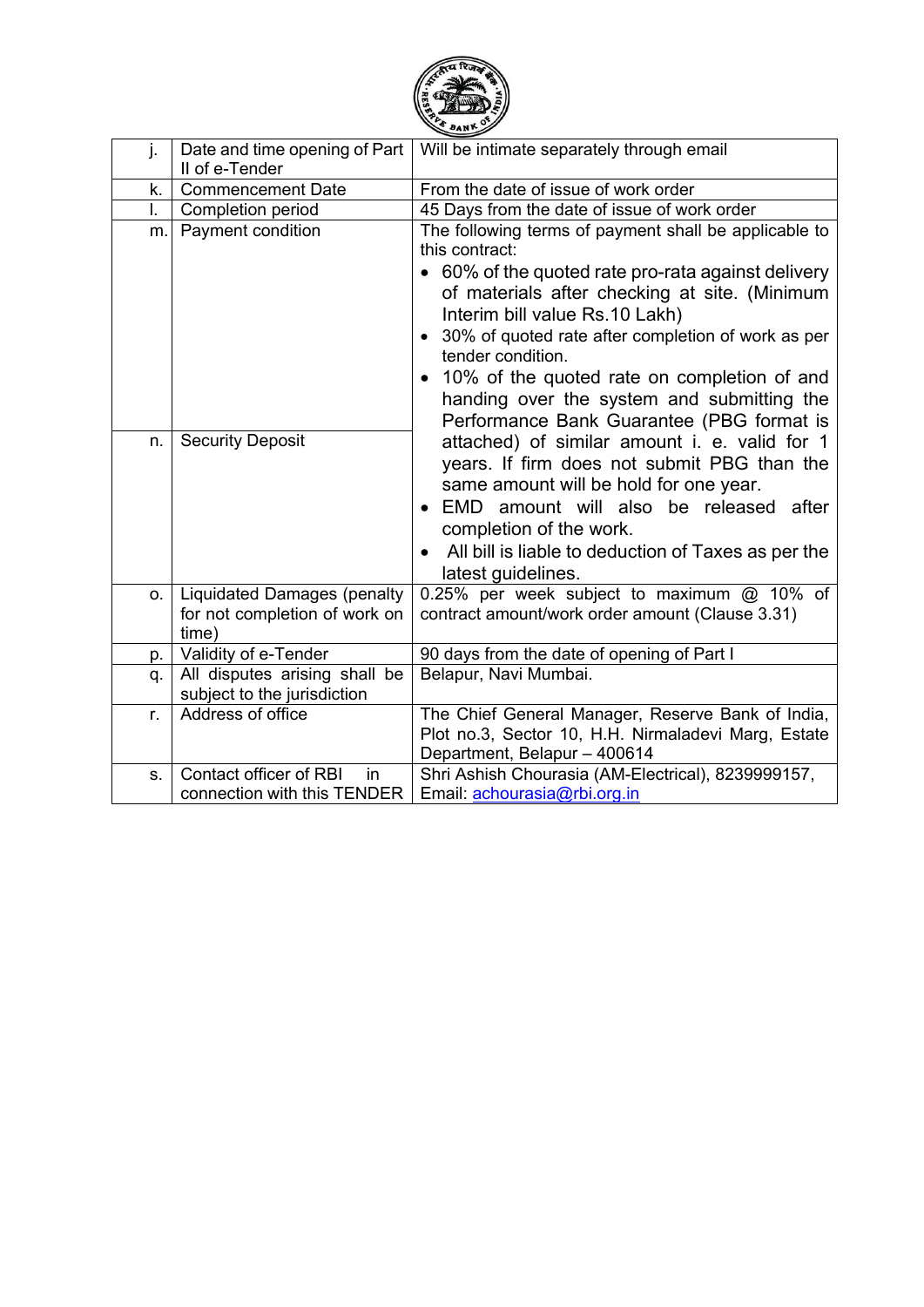

### **Reserve Bank of India Estate Department Belapur**

### **SCHEDULE OF TENDER (SOT)**

| a. Name of Work and e-Tender No.                                                                                    | SITC of the AC (Air-conditioning) units at<br><b>Bank's Main Office Building at Belapur</b>                       |
|---------------------------------------------------------------------------------------------------------------------|-------------------------------------------------------------------------------------------------------------------|
|                                                                                                                     | (RBI/Belapur/Estate/67/22-23/ET/119)                                                                              |
| b. Mode of Tender                                                                                                   | e-Procurement System                                                                                              |
|                                                                                                                     | (Online Part I - Techno-Commercial Bid and                                                                        |
|                                                                                                                     | Part II - Price Bid through                                                                                       |
|                                                                                                                     | www.mstcecommerce.com/eprochome/rbi)                                                                              |
| c. Date of starting of e-Tender for<br>of<br>submission<br>line<br>Techno-<br>on<br>Commercial Bid and price Bid at | June 3, 2022, 17:00 PM                                                                                            |
| (www.mstcecommerce.com/eprochome/rbi)                                                                               |                                                                                                                   |
| d. Last date of submission of EMD                                                                                   | July 05, 2022, upto 14:00 Hrs.                                                                                    |
| e. Date of closing of online e-tender for<br>submission of Techno-Commercial Bid &<br>Price Bid.                    | July 05, 2022, upto 14:00 Hrs.                                                                                    |
| f. Date & time of opening of Part-I<br>(i.e. Techno-Commercial Bid)                                                 | July 05, 2022, on 15:00 Hrs.                                                                                      |
| Part-II Price Bid: Date of opening of Part<br>Il i.e. price bid shall be informed<br>separately                     |                                                                                                                   |
| g. Transaction Fee                                                                                                  | As per MSTC norms.                                                                                                |
| h. Estimate cost of the work                                                                                        | <b>Rs.5 Lakh</b>                                                                                                  |
| i. Bid security amount / EMD                                                                                        | Rs.10,000/- (Rs. Ten Thousand only) along<br>with the Part I / Technical - Commercial Bid.                        |
| j. Earnest Money Deposit (EMD) shall be<br>paid through NEFT/ Net banking only.                                     | <b>Beneficiary Name: RBI Belapur</b>                                                                              |
|                                                                                                                     | Beneficiary A/c No:186003001                                                                                      |
|                                                                                                                     | IFSC: RBISONMPA01 (fifth and tenth<br>character is ZERO)                                                          |
|                                                                                                                     | {Please Intimate/ forward the transaction<br>details on estatebelapur@rbi.org.in<br>alongwith the firm's details} |